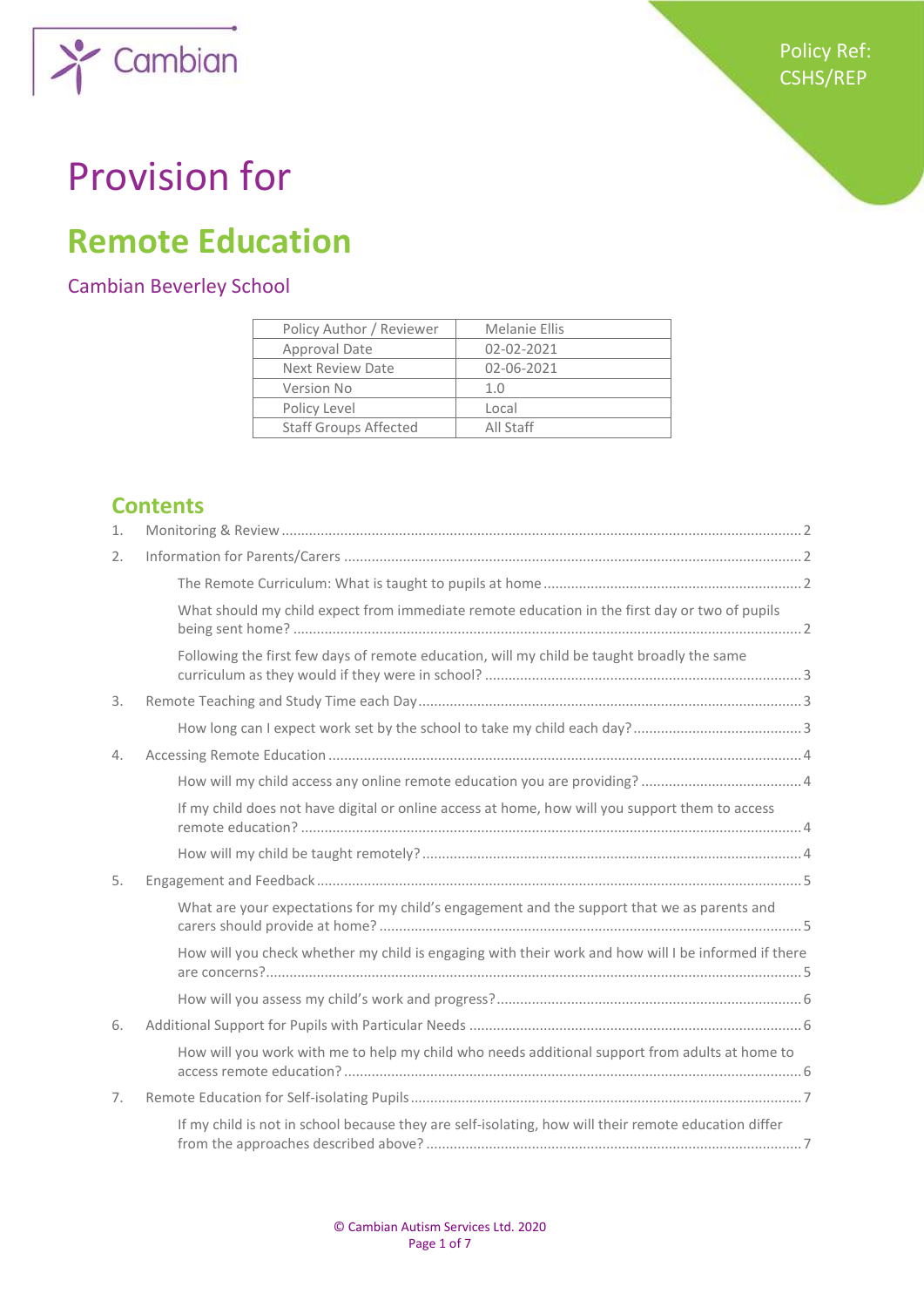

#### <span id="page-1-0"></span>1. Monitoring & Review

The Policy Author will undertake a formal review of this policy for the purpose of monitoring and of the efficiency with which the related duties have been discharged, by no later one year from the date of approval shown above, or earlier if significant changes to the systems and arrangements take place, or if legislation, regulatory requirements or best practice guidelines so require.

Signed:

prelamine En

Melanie Ellis Headteacher February 2021

#### <span id="page-1-1"></span>2. Information for Parents/Carers

This information is intended to provide clarity and transparency to pupils and parents/ carers about what to expect from remote education if local restrictions require entire cohorts (or bubbles) to remain at home.

For details of what to expect where individual pupils are self-isolating, please see [Section 7.](#page-6-0)

#### <span id="page-1-2"></span>The Remote Curriculum: What is taught to pupils at home

A pupil's first day or two of being educated remotely may look different from our standard approach, while we take all necessary actions to prepare for a longer period of remote teaching.

#### <span id="page-1-3"></span>What should my child expect from immediate remote education in the first day or two of pupils being sent home?

Initially, all students will be provided with a comprehensive pack of work which will have been tailored to their individual abilities and levels of understanding. Learning will endeavour to follow the bespoke timetables as far as is practicable and further guidance and advice will follow initial lockdown procedures (March – August '20) in terms of telephone support from education colleagues. Many students at Cambian Beverley School thrive on routine and regularity and it is anticipated that some learners may take a while to settle to the revised practices of home learning.

Home learning packs will include workbooks, reading materials/ reading book, pencils, paper and other learning materials as deemed relevant by the class teacher. Students in years 10 and 11 will follow their accredited syllabus and staff will be on hand to support with any questions that learners may have.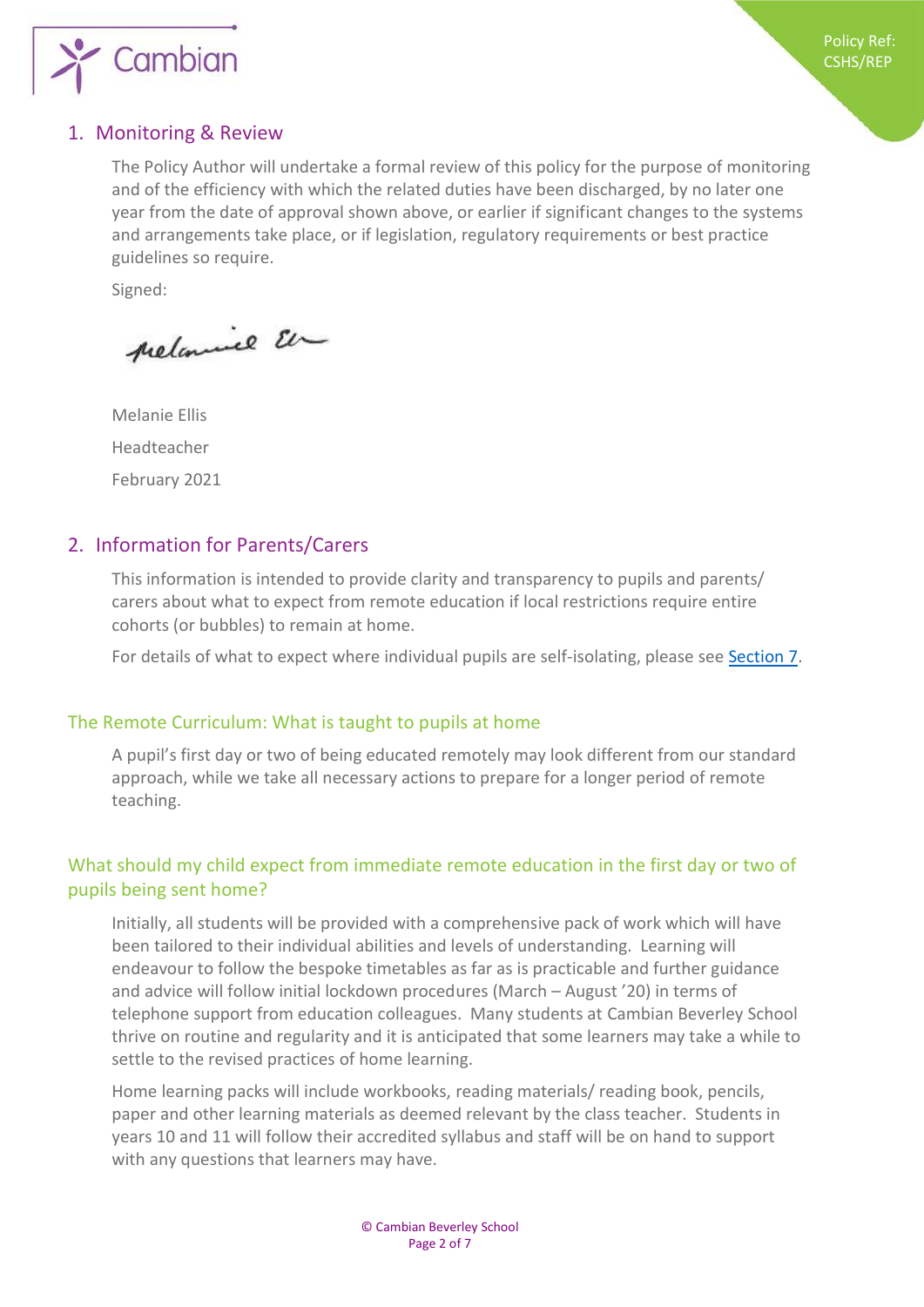Parents/carers will receive a telephone call from their child's class teacher within the first two days and weekly, thereafter.

#### <span id="page-2-0"></span>Following the first few days of remote education, will my child be taught broadly the same curriculum as they would if they were in school?

All students at Cambian Beverley School follow a personalised curriculum offer. Each young person has their own unique needs and whilst some will require less direct support to understand and complete tasks, others require more intervention. Some of our youngsters will find completing work, without the support of their dedicated 1:1 support assistant very difficult and therefore, tasks have been designed to be accessible in the home environment. It is likely that parent/carers will be required to support their child to access the learning and instructions regarding tasks and appropriate support mechanisms will be shared by the class teacher.

Home learning tasks will reflect as much of the bespoke curricula as possible:

- Work packs/research projects will be sent home, refreshed weekly and marked accordingly. Stamped addressed envelopes will be provided to enable work to be returned to school so that teachers can offer feedback to support improvement.
- Where suitable, online learning will be facilitated and access to learning platforms such as will be used to support with extension tasks and assessment for learning.
- It may not be appropriate or practical to deliver whole class learning, via Teams etc, as some learners are not able to access remote learning for a variety of reasons. Therefore, each timetable will be tailored to the individual young person's learning style and discrete need.

#### <span id="page-2-1"></span>3. Remote Teaching and Study Time each Day

' Cambian

#### <span id="page-2-2"></span>How long can I expect work set by the school to take my child each day?

We expect that remote education (including remote teaching and independent work) will take pupils broadly the following number of hours each day:

| Secondary aged pupils not working<br>towards formal qualifications this year | Learning activities will be provided for 15 hours per week*   |
|------------------------------------------------------------------------------|---------------------------------------------------------------|
| Secondary aged pupils working towards                                        | Learning activities will be provided for 4 hours per day with |
| formal qualifications this year                                              | extension tasks provided as required                          |

\*Timetables will reflect creative and physical learning opportunities in addition to more formal learning opportunities.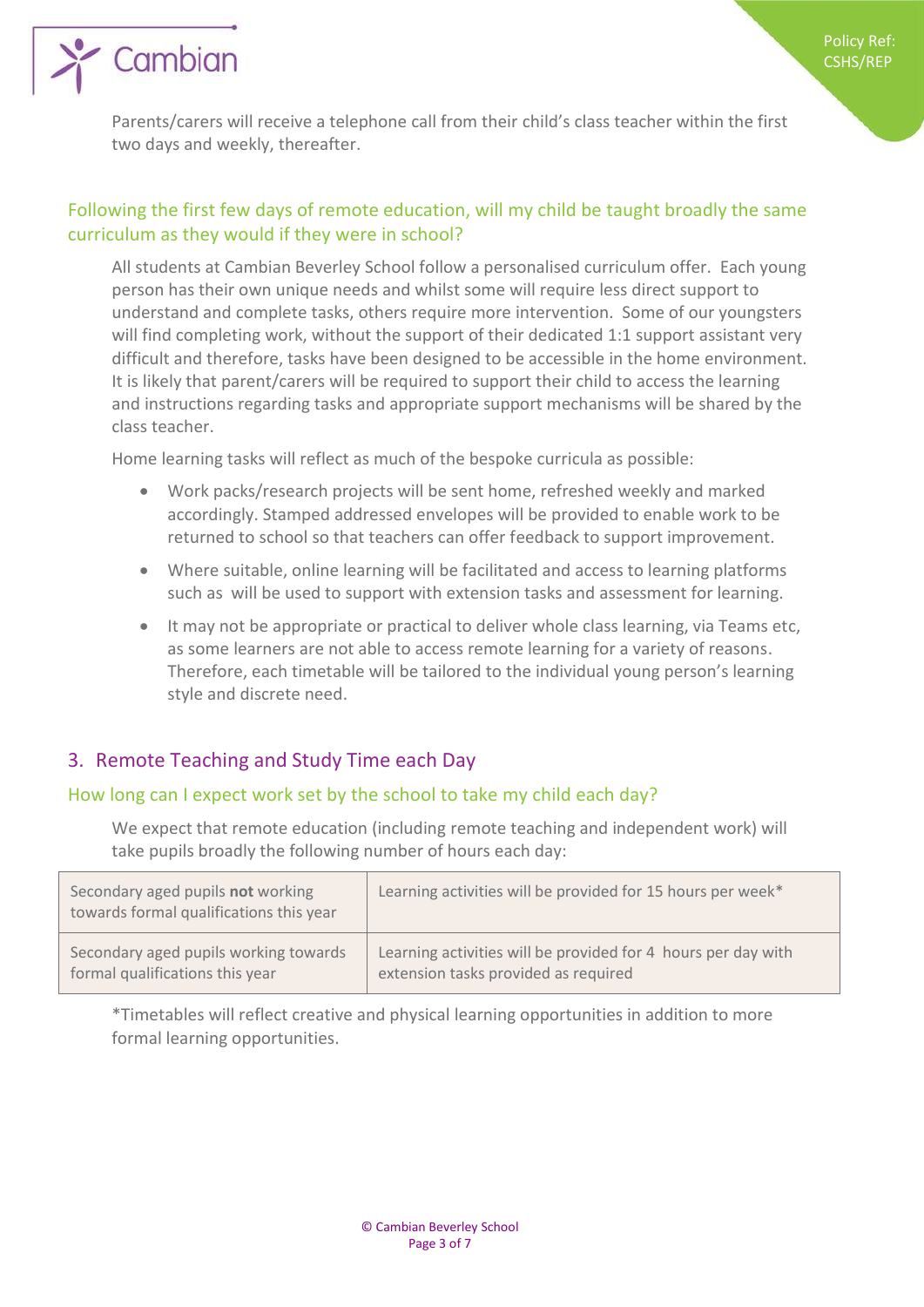

#### <span id="page-3-0"></span>4. Accessing Remote Education

#### <span id="page-3-1"></span>How will my child access any online remote education you are providing?

Our students are able to access a number of learning platforms as follows:

- BBC Bitesize
- Oak Academy
- Transum Table Master
- Google Classroom

#### <span id="page-3-2"></span>If my child does not have digital or online access at home, how will you support them to access remote education?

We recognise that some pupils may not have suitable online access at home. We take the following approaches to support those pupils to access remote education:

- As not all students have access to Wi-Fi to participate in virtual lessons, learning packs will be suitable comprehensive and teachers will be on hand to answer all queries as they arise
- 1:1 calls will be available to support learners who may be struggling to understand specific learning tasks
- Learners may be provided with work packs and research projects where IT access will be required. When this is the case web site links will be sent to homes, via email.
- Pupils can access work through Google Classroom, which enables them to submit completed assignments and message teachers directly. Teachers can then mark the work and provide constructive feedback.
- Cambian Beverley School will not require parents/carers to print educational resources; these will be provided as required. Weekly support calls from teachers will ensure robust communication with regards to whether additional resources are required.
- Teachers will arrange to collect work, for marking, in agreement with parents/carers. Feedback will be provided via telephone and/or email. Staff will ensure that all CV19 safeguards are implemented when collecting work. If parents prefer, they can post the work to school.

#### <span id="page-3-3"></span>How will my child be taught remotely?

We use a combination of the following approaches to teach pupils remotely:

Cambian Beverley School may provide 'live' teaching (online lessons) further to liaison and planning with parents/carers and following full safeguarding procedures; these will be conducted in the following ways:

- Live lessons, using Zoom, with be conducted by a member of the education team
- Preparatory work will be sent home to support learners to familiarise themselves with upcoming 'live' lessons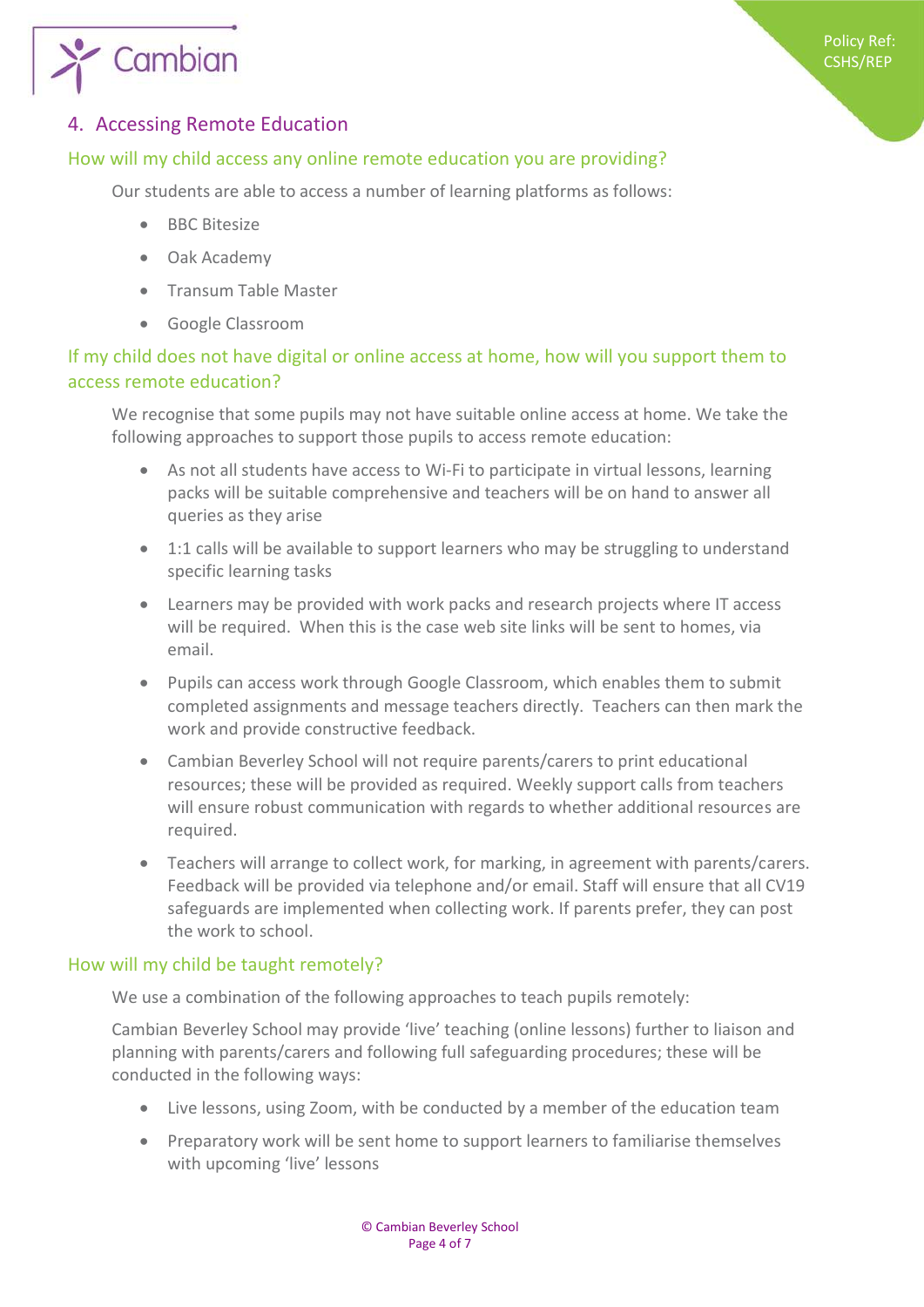

# $\sum$  Cambian

- Links for commercially available websites supporting the teaching of specific subjects or areas, including video clips or sequences may be sent to the home for additional learning
- Pastoral staff will conduct weekly welfare phone calls home to check on progress, learning and emotional wellbeing
- SLT will have access to all virtual lessons and will conduct safeguarding and quality assurance checks randomly and document findings
- SLT will audit the lessons in an informal manner to ensure the standard of teaching and learning in a robust manner

#### <span id="page-4-0"></span>5. Engagement and Feedback

#### <span id="page-4-1"></span>What are your expectations for my child's engagement and the support that we as parents and carers should provide at home?

In this section, please set out briefly:

- There is an expectation that students will complete, or attempt to complete, work set by the school in a timely manner and to the best of their ability. Parents/carers are required to inform school staff if their child is experiencing difficulties in order to enable additional support to be provided.
- Parents/carers are expected to support children with their home learning by encouraging them to complete work set by the school.
- Cambian Beverley School will conduct welfare checks at least once a week and will document contact made. Feedback provided following the lockdown March/August '20 has already been analysed to support improvements in the event of additional lockdown/isolation periods.
- A single page document will be sent to the parents/carers of each child to ensure they have emails, telephones and contact details of all relevant people and internet links for support if needed.
- Food vouchers, to the sum of £15 per week, can be sent to the home address of any child in receipt of free school meals.

#### <span id="page-4-2"></span>How will you check whether my child is engaging with their work and how will I be informed if there are concerns?

In this section, please set out briefly:

- Each learner will be provided with bespoke lessons to include a blend of formal, informal, creative and physical learning opportunities
- Parent/carer support will be provided, as required, via the education team and external support signposted as required
- Parents/carers are requested to report all concerns, regarding non-completion of work or a decline in emotional wellbeing/behaviour, to the Headteacher as soon as possible, in order that appropriate levels of support can be identified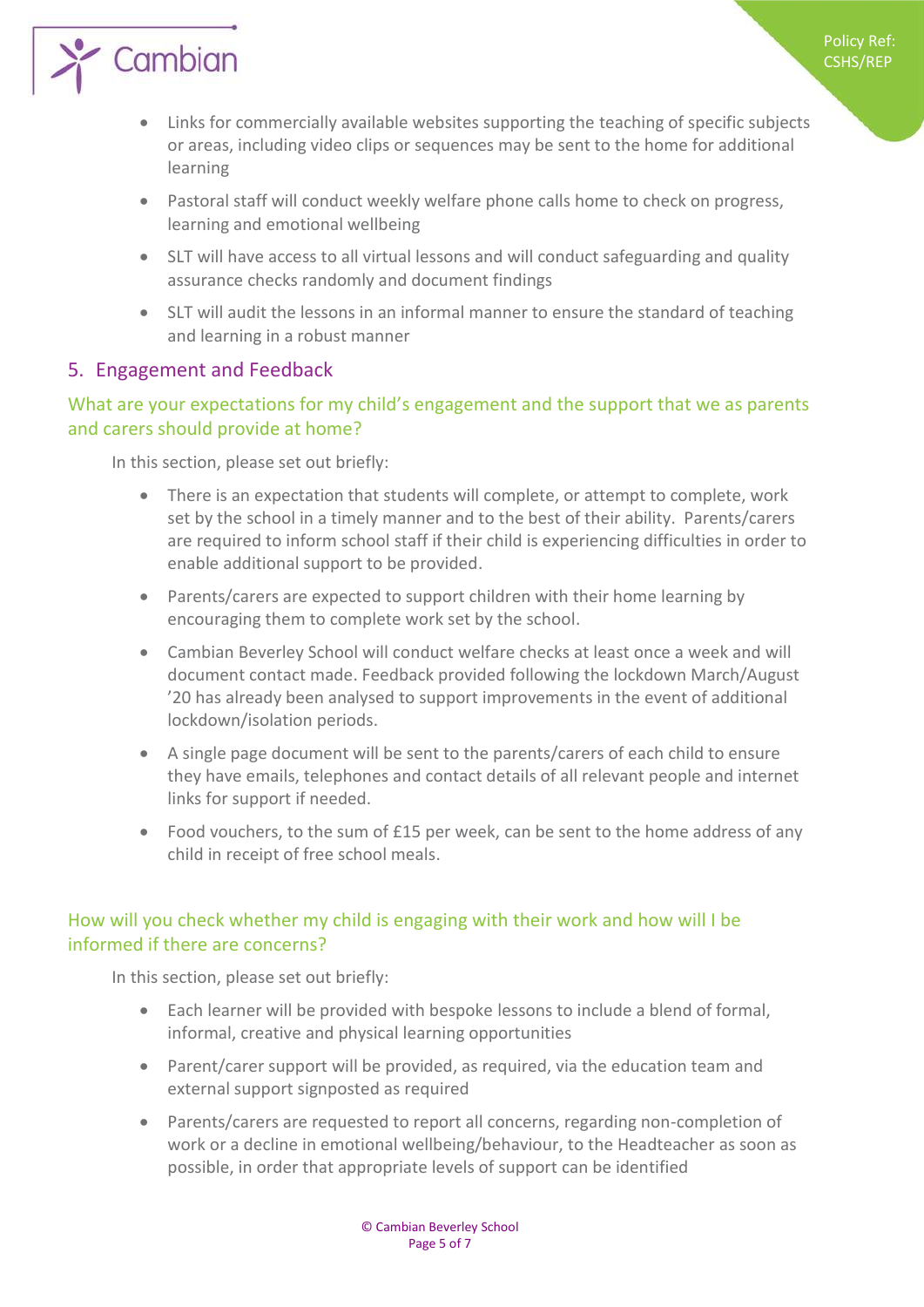

 If deemed appropriate, concerns may be raised to Children's Social Care however it is the intention of Cambian Beverley School to support parents/carers as fully as possible prior to external referral

Policy Ref: CSHS/REP

 Staff welcome positive and constructive feedback to inform practice. Staff will do everything within their gift to appropriately support children and their parents/carers.

#### <span id="page-5-0"></span>How will you assess my child's work and progress?

Feedback can take many forms and may not always mean extensive written comments for individual children. For example, whole-class feedback or quizzes marked automatically via digital platforms are also valid and effective methods, amongst many others. Our approach to feeding back on pupil work is as follows:

- Pupils' work once completed can either be posted back to school or when this is not possible then school staff may be able to collect completed work from the home address.
- Completed work will be marked by an appropriate staff member and in accordance with the school's Marking and Feedback Policy. All feedback will be shared via email or during phone calls home.
- Teacher assessment will ensure that tasks are appropriately pitched. Parents/carers will be asked to respect the terms required to ensure the validity of any formal assessments

#### <span id="page-5-1"></span>6. Additional Support for Pupils with Particular Needs

#### <span id="page-5-2"></span>How will you work with me to help my child who needs additional support from adults at home to access remote education?

We recognise that some pupils, for example some pupils with special educational needs and disabilities (SEND), may not be able to access remote education without support from adults at home. We acknowledge the difficulties this may place on families, and we will work with parents and carers to support those pupils in the following ways:

We already provide highly bespoke support and curricula for each of our children and young people. We recognise that any change can dysregulate youngsters and are able to adapt learning experiences and support accordingly. We have positive relationships with parents/carers and other agencies and see no reason why remote learning should compromise our positive home to school relationships.

The details provided above provide comprehensive information regarding how we intend to support you and your child, both academically and therapeutically and the feedback we received during the comprehensive lockdown of 2020 was extremely positive. We have used constructive comments from parents and carers to develop our support mechanisms further and are always looking to develop further as required.

In addition to the academic and therapeutic provision provided, we will ensure that statutory meetings such as Annual Reviews, LAC and CIN meetings will continue according